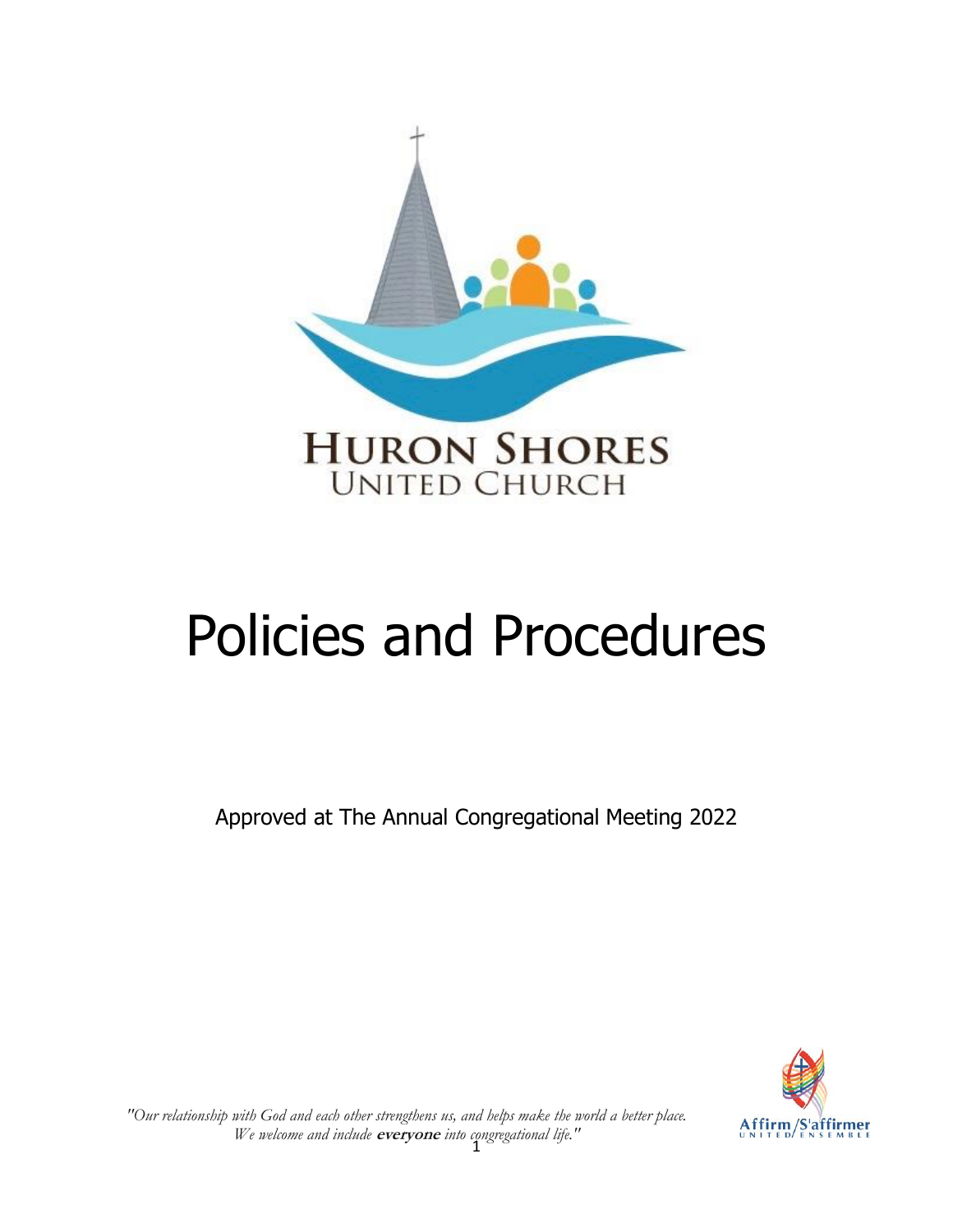# Contents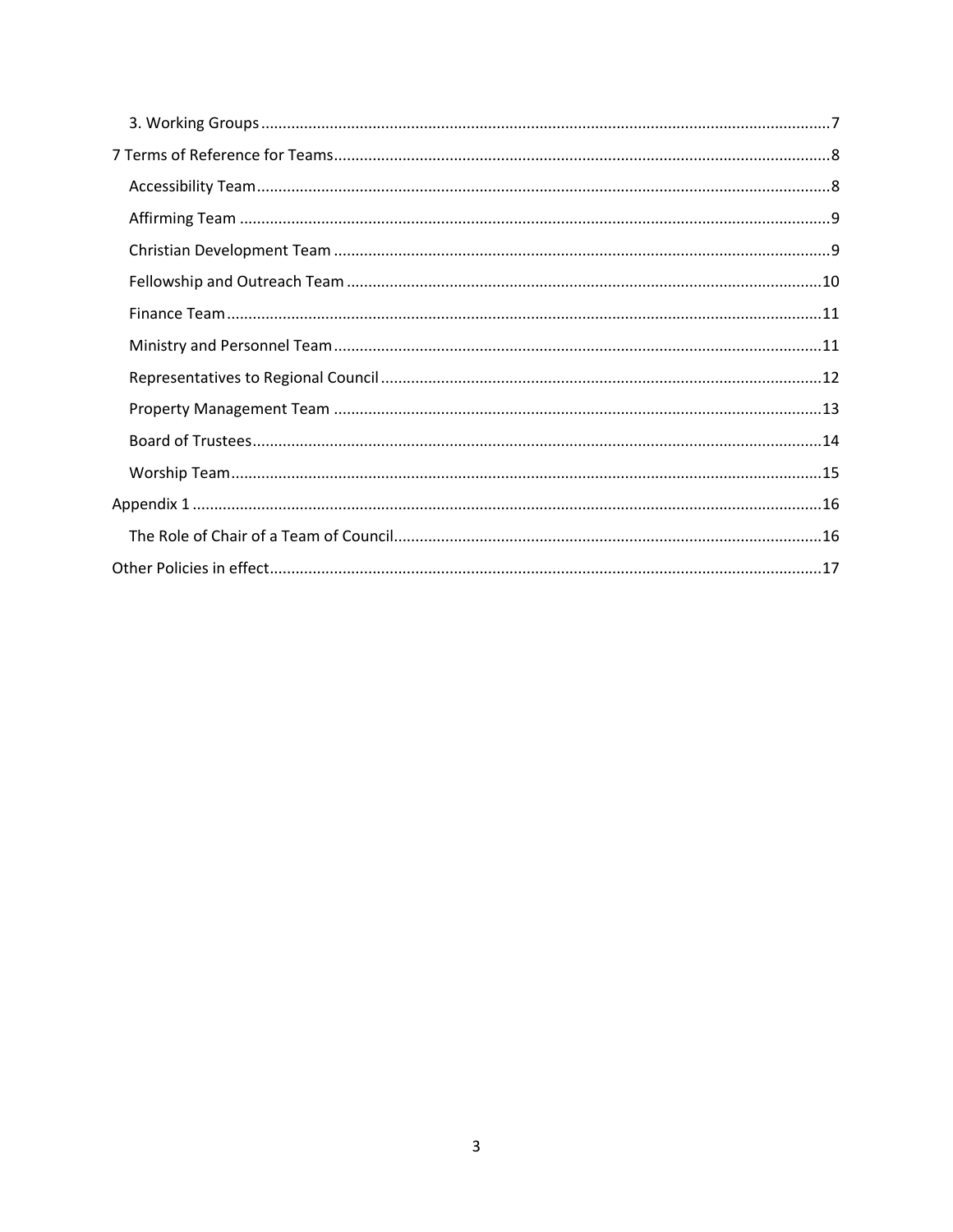(The following is a simplification of The Manual (2019) B.7, which should be considered authoritative for clarification and definitive in case of confusion. This document may be changed from time to time on recommendation of the Council, at the Annual Congregational Meeting. If changes are made, approval must be sought again from Western Ontario Waterways Regional Council.)

# <span id="page-3-0"></span>1 Membership of the Council

#### <span id="page-3-1"></span>1 Officers

#### a. Chair

The congregation is responsible for electing a chair of the Council, who is either a full member, or is the minister. The chair presides over the meetings of Council.

#### b. Minute Secretary

In collaboration with the Church Administrator, the secretary is responsible for preparing the agenda (including team reports), taking and circulating minutes, and preparing records for review by Regional Council.

#### c. Treasurer

The treasurer is the Chair of Finance, reporting to the Council monthly on the oversight work of that Team, so that Council members will have an up-to-date picture of the Operating Account and restricted funds.

## <span id="page-3-2"></span>2 Members

The Council has the following members:

- (a) Chair, Secretary, Treasurer,
- (b) The Chairs of each of the Congregational Teams
- (c) 3 Representatives of Regional Council
- (d) Chair of the Board of Trustees;
- (e) The Minister

#### <span id="page-3-3"></span>3. Terms of Office

There are no fixed terms of office. A member may resign or be removed from office at any time. Council shall inform the congregation when there are vacancies, and elect candidates for the positions.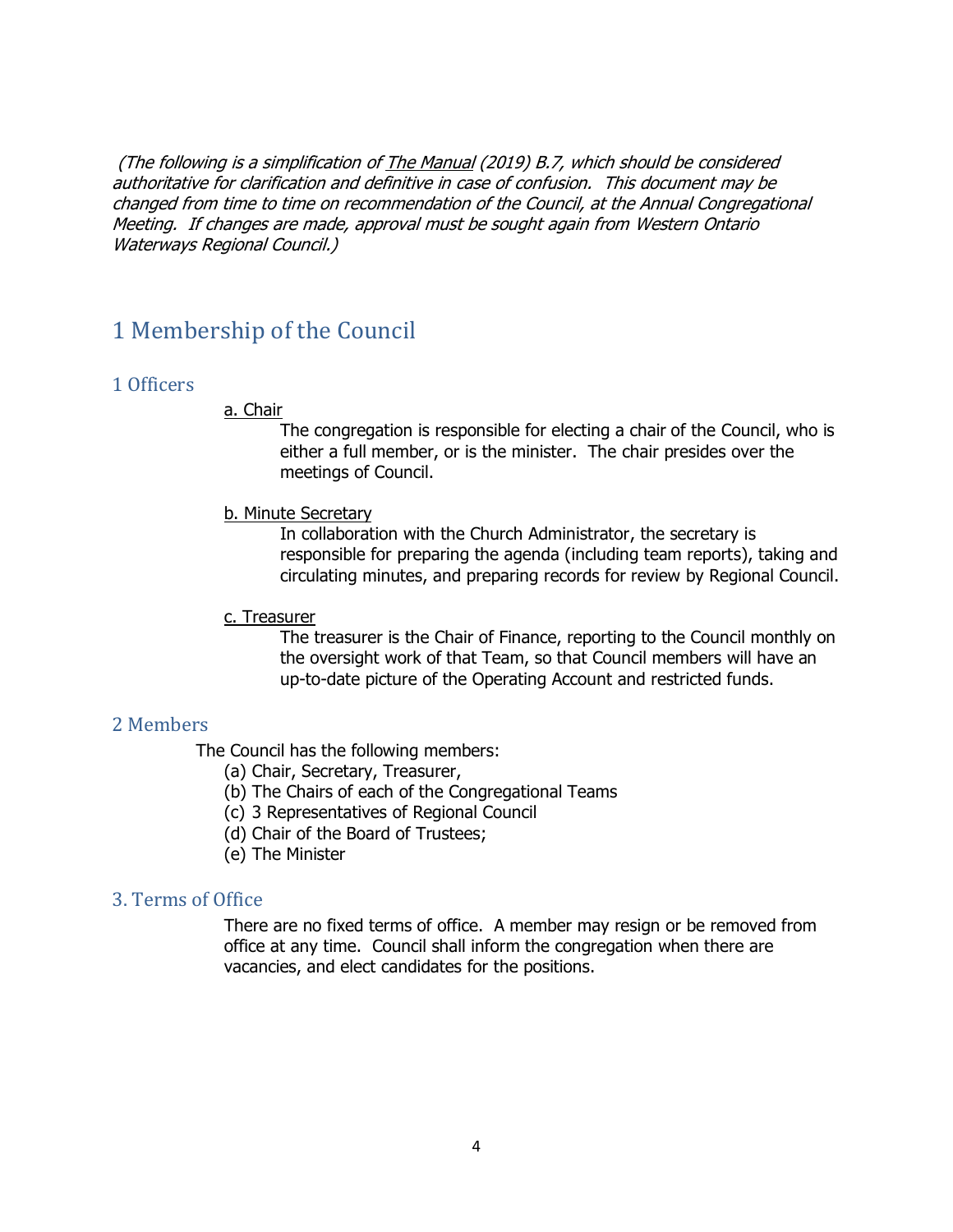# <span id="page-4-0"></span>2 Responsibilities of the Council

The Council is the court of the congregation. It has the following responsibilities.

#### <span id="page-4-1"></span>1 Spiritual Matters

Such as membership, sacraments, Christian education, worship, use of the building, pastoral care and outreach.

#### <span id="page-4-2"></span>2 Financial Matters

Such as fundraising, disbursing funds, approval of the budget, borrowing funds.

## <span id="page-4-3"></span>3 Pastoral Relations Matters

Such as issues relating to the Minister, her/his conditions of employment, satisfaction.

#### <span id="page-4-4"></span>4 Proposals

The Council receives, makes decisions on, and transmits proposals to the other courts of the church (Regional Council, General Council).

#### <span id="page-4-5"></span>5 Recommending Members to Regional Council

Such as licenced lay worship leaders, sacraments elders; inquirers; and designated lay ministers.

#### <span id="page-4-6"></span>6 Property Matters

Directs the Trustees, cares for the building.

#### <span id="page-4-7"></span>7 Representing the Congregation to Regional Council

In matters relating to the pastoral relationship with the Minister, or amalgamation, disbanding, etc.

#### <span id="page-4-8"></span>8 Reporting

The Council reports to the congregation at least annually at the Annual Congregational Meeting.

#### <span id="page-4-9"></span>9 Records

The Council keeps records such as the membership roll, record of children and adherents, registers of baptism, marriages and burials.

#### <span id="page-4-10"></span>10 Sharing Reports from the Wider Church

i.e. Regional Council, General Council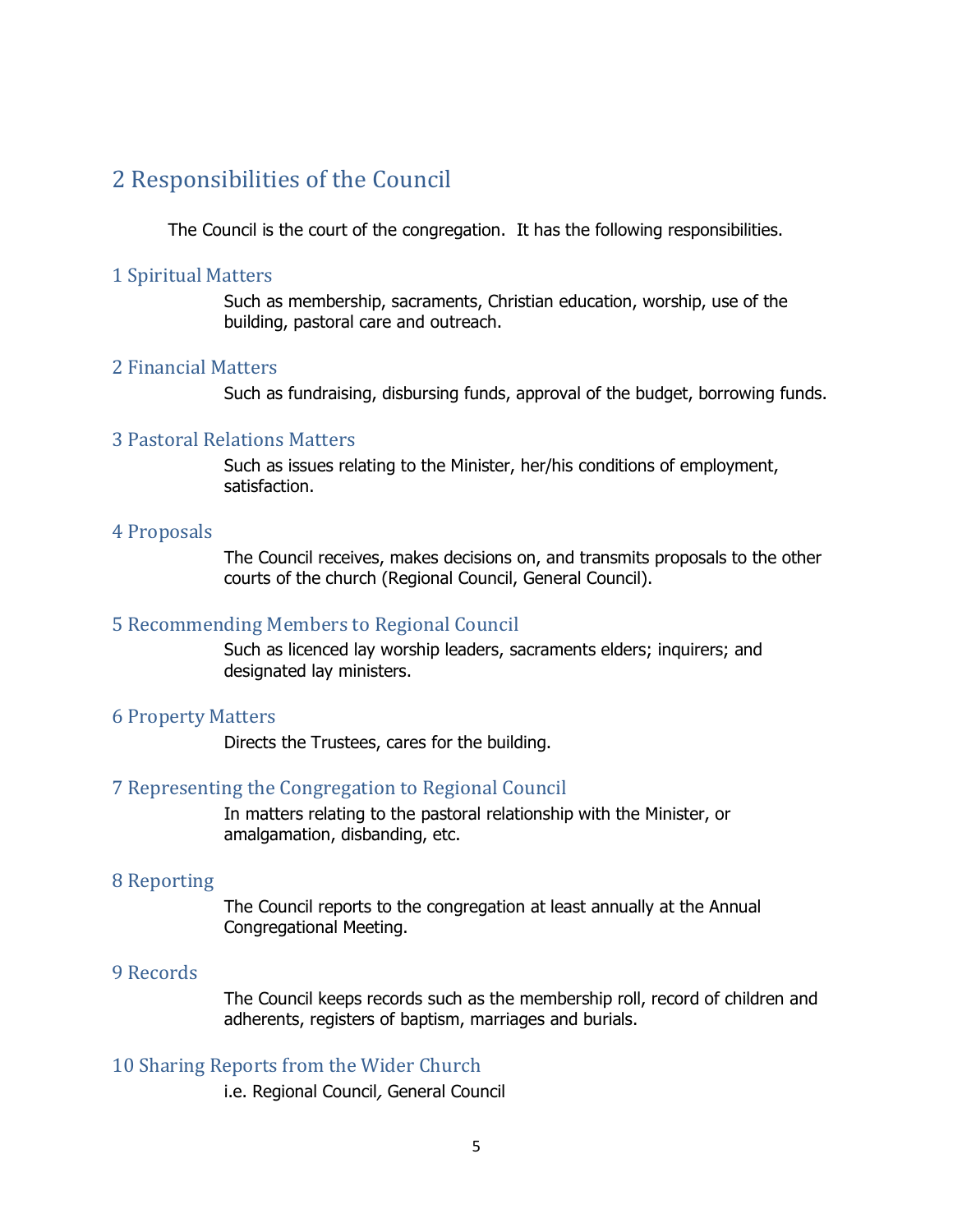## <span id="page-5-0"></span>11 Completing Statistical Forms

Annual statistical and information forms

#### <span id="page-5-1"></span>12 General Responsibility

Leadership in the care and oversight of the congregation. Visioning.

# <span id="page-5-2"></span>3 Meetings of the Council

#### <span id="page-5-3"></span>1 Frequency

The Council meets at least 8 times a year. It may meet more often.

#### <span id="page-5-4"></span>2 Calling Meetings

Meetings of the Council may be called by the chair of the Council or the Minister. Either must call a meeting when they have received a written request from at least five members of the Council, or ten members of the congregation. The Regional Council may also call a meeting if needed.

#### <span id="page-5-5"></span>3 Notice of Meeting of Council

The person who calls the meeting is responsible for giving advance notice of the meeting. A notice of a meeting must indicate the purpose of the meeting. Notice of the meeting must be read during public worship; or printed in the bulletin or given in person or in writing to the members of the Council.

#### <span id="page-5-6"></span>4 Quorum

1/2 of Council members shall be present, and the minister.

# <span id="page-5-7"></span>4 Structure of Council

#### <span id="page-5-8"></span>1 Teams

We have the following ministry Teams, which are teams of Council:

Accessibility Affirming **Christian** Development Fellowship and Outreach

Finance Ministry and Personnel Property Management Worship

Any Team may have working groups, which exist to accomplish a particular task, and which report to Council through the team to which they are accountable (see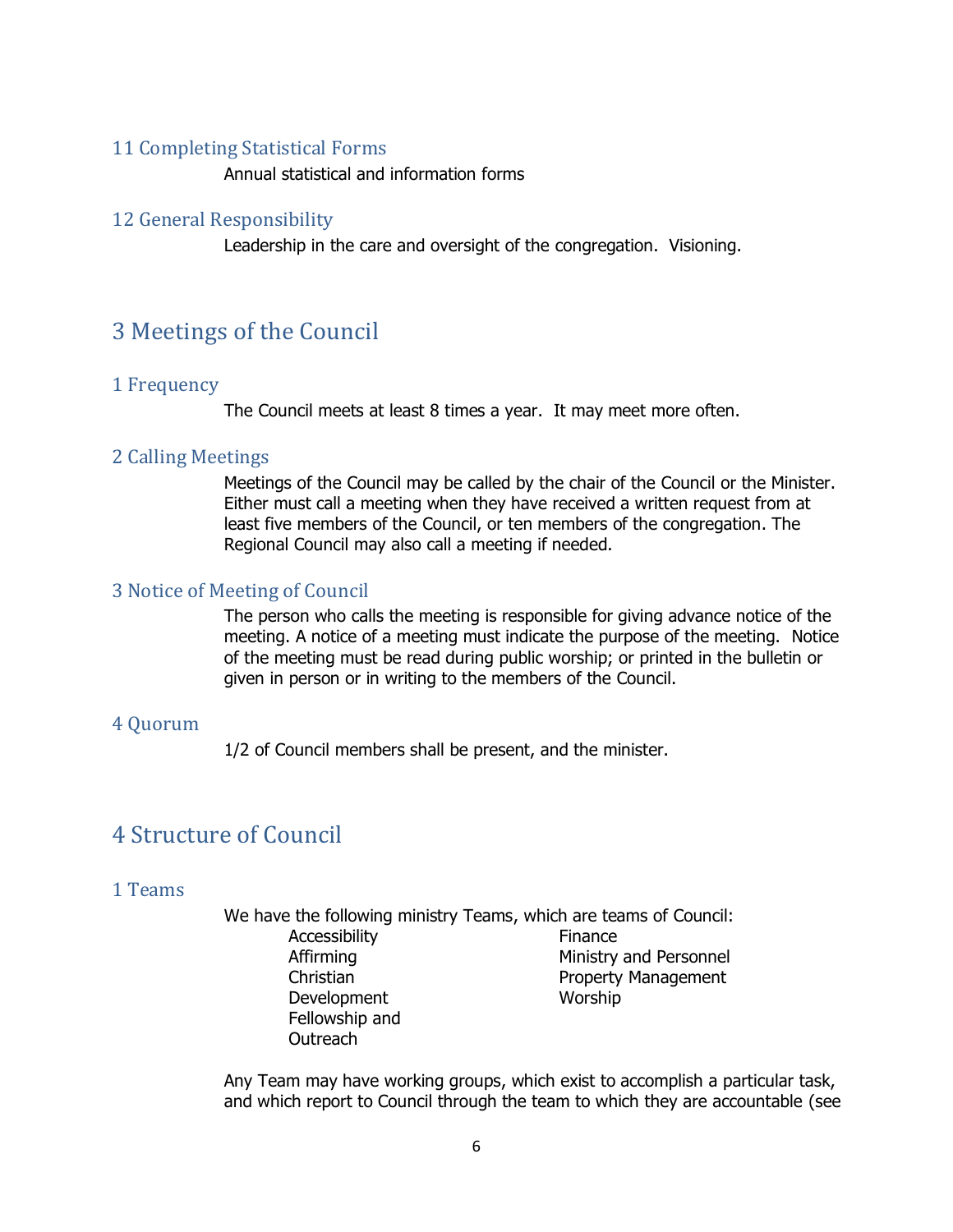below, section 6.3). Council may add teams or remove them, as deems appropriate.

#### <span id="page-6-0"></span>2 Election of Team Chairs

The Chair of each team is elected by the congregation at the Annual Congregational Meeting. A majority of elected Chairs should be members of the congregation. Elected Chairs are the Elders of the congregation. If the Chair is unable to complete a term, the Council may elect a replacement.

#### <span id="page-6-1"></span>3 Team Members

Teams may find their own members. Members of teams do not need to be full members of the congregation.

#### <span id="page-6-2"></span>4 Ministry Personnel Sitting on Teams

The Minister is a member of all the teams of the congregation, except for a Joint Needs Assessment Team; a Joint Search Team; or the Ministry and Personnel Team.

#### <span id="page-6-3"></span>5 Board of Trustees

The Board of Trustees is not a Council Team, but receives direction from the Council. The Trustees hold all the property in trust, and are charged with its care, protection, investment, insurance, and dispersal. The rules governing the Trustees are found in the Trustees Handbook, and The Manual.

# <span id="page-6-4"></span>5 Organizations in the Congregation

#### <span id="page-6-5"></span>1 Accountability

All organizations and groups in the congregation are accountable to the Council. They may report directly to the Council, or may be asked to report through an existing Team.

#### <span id="page-6-6"></span>2. Transparency

All Council meetings are open to guests. Once approved, Minutes are posted on the HSUC website.

#### <span id="page-6-7"></span>3. Working Groups

Working groups may come into existence or pass out of existence as needed. No congregational vote is required. Working groups are not considered part of the governance of the pastoral charge, so Regional Council approval is not necessary.

At time of writing the following teams have the named working groups.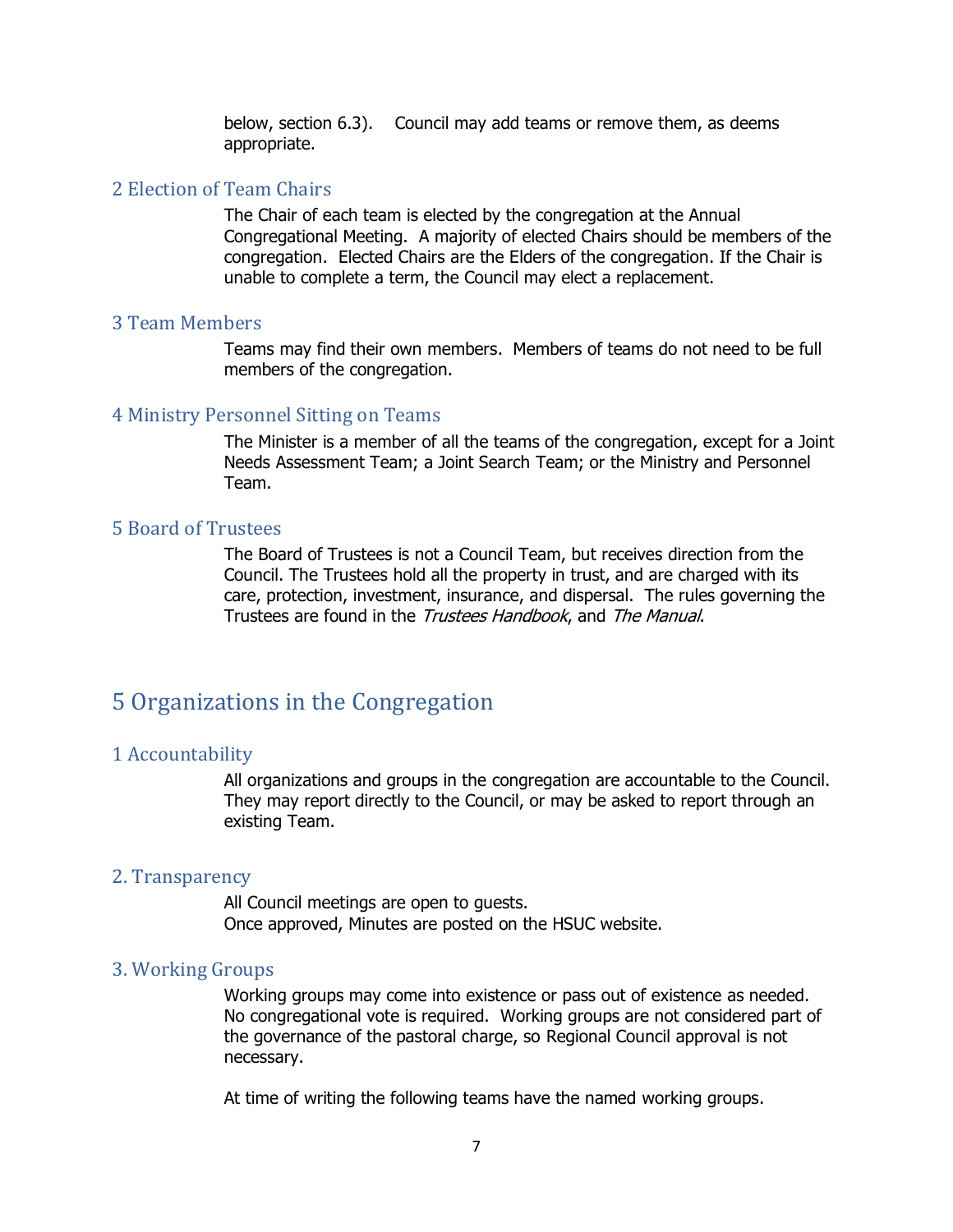Council – Nominations, Construction, Community Wellness Program, Grand Bend Place Finance - Donor Wall, Counters Fellowship and Outreach - Receptions, Cards of Care, Free Store, Mission and Service Promotion, Local Outreach Ministry, Right Relations, Prayer Shawls Property Management - Décor, Kitchen Care, Outdoor, Moving, Operations, Trustees - Investments/Legacy Fund, GBUC Cemetery Board Worship - Readers, Ushers, Greeters, Summer Music, Communion, Audio Lighting Visual, Technology

# <span id="page-7-0"></span>7 Terms of Reference for Teams

#### <span id="page-7-1"></span>Accessibility Team

#### PURPOSE

We have specific responsibility for conforming to the standards outlined in the Accessibility for Ontarians with Disabilities Act (2012, 2015). Ensuring a welcome for *everyone*. Ensuring that everyone can worship and serve with dignity and autonomy.

#### EXAMPLE OF TASKS

Some of the specific things we have undertaken in the past to enable this ministry

- oversee the Accessibility information on our website
- respond to Accessibility issues brought to our attention through the feedback form
- administer the Welcoming Communities policy
- helpful and friendly greeting
- ensure accessibility of all areas (i.e. elevator, ramps, barrier-free facilities)
- large print bulletin
- assistive hearing devices
- Power-point
- Scent-free policy

#### MINUTES AND RETENTION

Minutes are taken by the Chair. They are circulated to all members. They are kept by the Chair.

#### REPORTING

To Council (Chair sits on Council) To the congregation through a report in the Annual Report presented at the Annual Congregational meeting.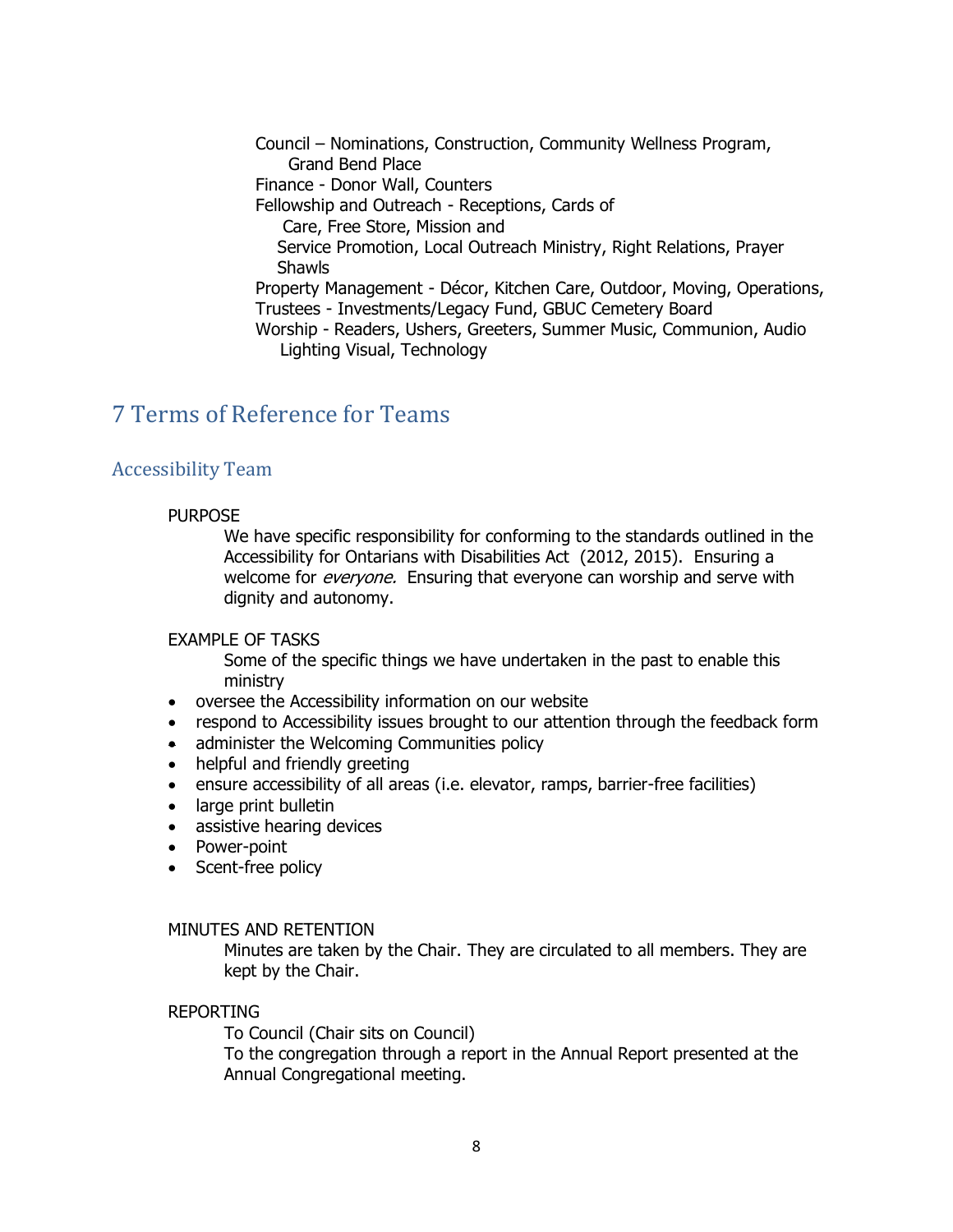## **OFFICERS**

Chair

## <span id="page-8-0"></span>Affirming Team

#### PURPOSE

We have specific responsibility for encouraging the process of becoming sustaining our status as an officially Affirming Congregation and member of Affirm United/S'Affirmer Ensemble.

#### **EXAMPLES OF TASKS**

Some things we have undertaken to enable this ministry:

- overseeing education and discussion of LGBTQ issues (e.g., speaker, films, discussion)
- conducting the Affirming process
- welcoming and including persons of all sexual identities, keeping this intentional for the whole community
- promoting inclusion of LGBTQ2TI persons in the wider community

#### REPORTING

To Council (Chair sits on Council) To the congregation through a report in the Annual Report presented at the Annual Congregational meeting.

#### MINUTES AND RETENTION

Minutes are taken by a volunteer. They are circulated to all members. They are kept by the Chair

## <span id="page-8-1"></span>Christian Development Team

#### PURPOSE

We have specific responsibility for Christian spiritual and whole person growth of children and youth and adults in our church and community.

#### EXAMPLE OF TASKS

Some of the specific things we have undertaken in the past:

- Provide Sunday School to Children
- Facilitate Church Summer Day Camp
- represent the congregation in baptism and confirmation ceremonies
- Adult education programming (Bible Study, Meditation, BLUE, Circle of Friends, etc)

#### MINUTES AND RETENTION

Minutes are taken by a member of the committee in attendance. They are circulated to all team members. They are kept by the Chair.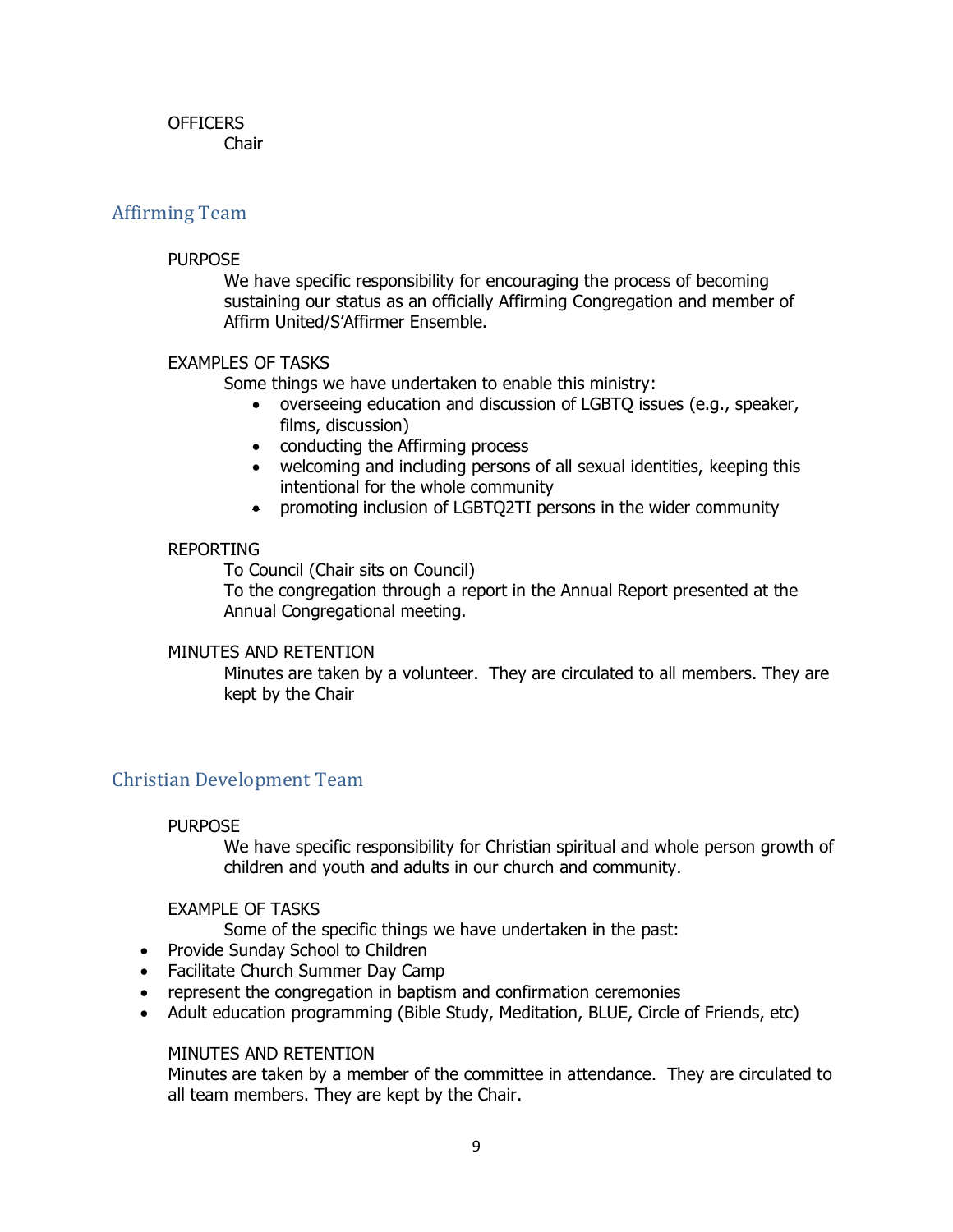#### REPORTING

To Council (Chair sits on Council) To the congregation through a report in the Annual Report presented at the Annual Congregational meeting.

#### **OFFICERS**

Chair

## <span id="page-9-0"></span>Fellowship and Outreach Team

#### PURPOSE

We have specific responsibility for fellowship and the caring for the members and adherents of the congregation, especially through the milestones of life.

We have specific responsibility for promoting the Mission and Service Fund, as well as promoting local, national and international outreach initiatives

#### EXAMPLE OF TASKS

Fellowship

Some of the specific things we do to enable this ministry:

- Potluck meals
- Cards of Care
- Huron Shores Cafe
- Receptions
- New Members
- Historic Roll (assisted by Office Administrator)
- Congregational Visitors
- Mission Enthusiast
- Telephone Tree
- Variety of social events

#### Outreach

Some of the specific things we do to enable this ministry

- sponsor semi-annual Free Store
- sponsor two foodbanks (Blessings and Ailsa Craig)
- partner with Community Health Centre "We Can Help" Fund
- oversee annual distribution of Local Outreach Funds (Parking Lot monies)
- Right Relations
- promotion of the United Church of Canada justice initiatives
- Prayer Shawl
- Sponsorship initiatives

#### MINUTES AND RETENTION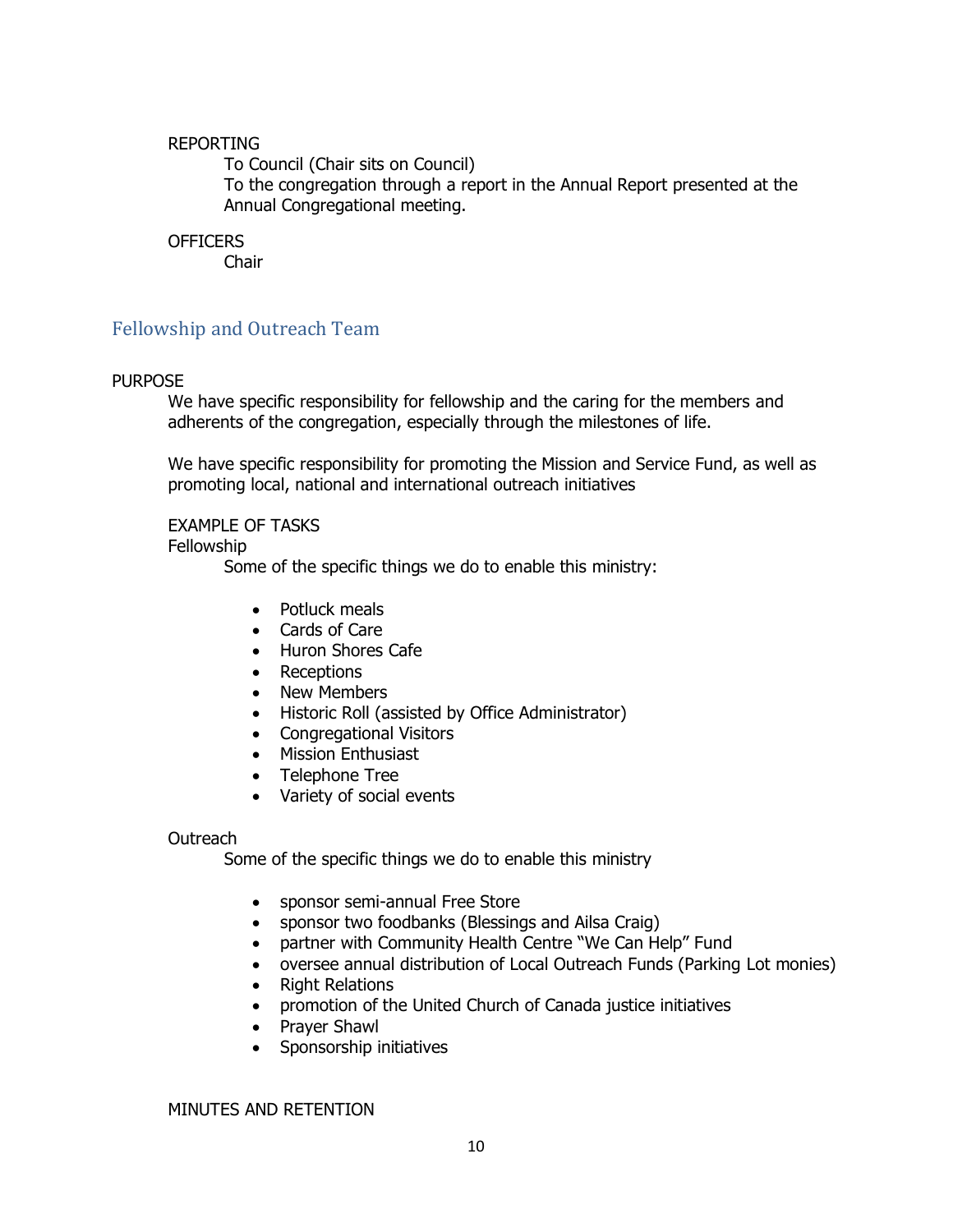Minutes are taken by the Chair if they are required. They are circulated to all members. They are kept by the Chair.

#### REPORTING

To Council (Chair sits on Council) To the congregation through a report in the Annual Report presented at the Annual Congregational meeting.

#### **OFFICERS**

Co-Chairs on Council

#### <span id="page-10-0"></span>Finance Team

#### PURPOSE

We have specific responsibility for oversight of the Operating account, and communication to Council about trends in expenses and income.

#### EXAMPLE OF TASKS

- Liaison with Bookkeeper on regular basis to ensure Financial Reports are completed as required.
- Provide updated Financial Reports monthly to Council.
- Preparation of Annual Budget.
- Liaison with the Fundraising Groups
- Financial oversight of Grand Bend Place
- Arrange Counter Schedule to ensure collection is handled properly
- Stewardship (promotion of PAR, envelopes, Special envelopes, etc.)
- Gratitude initiatives (Donor Recognition Display, cards of thanks)

#### **OFFICERS**

The Chair of this team is the Treasurer of the Congregation

#### REPORTING

To Council (Chair sits on Council)

Regularly to the congregation (income/expense; debt load and servicing) To the congregation through a report in the Annual Report presented at the Annual Congregational meeting.

#### MINUTES AND RETENTION

Minutes are taken informally. Formal decisions will be handled by motion and vote when warranted. Otherwise by consensus.

<span id="page-10-1"></span>Ministry and Personnel Team

#### **PURPOSE**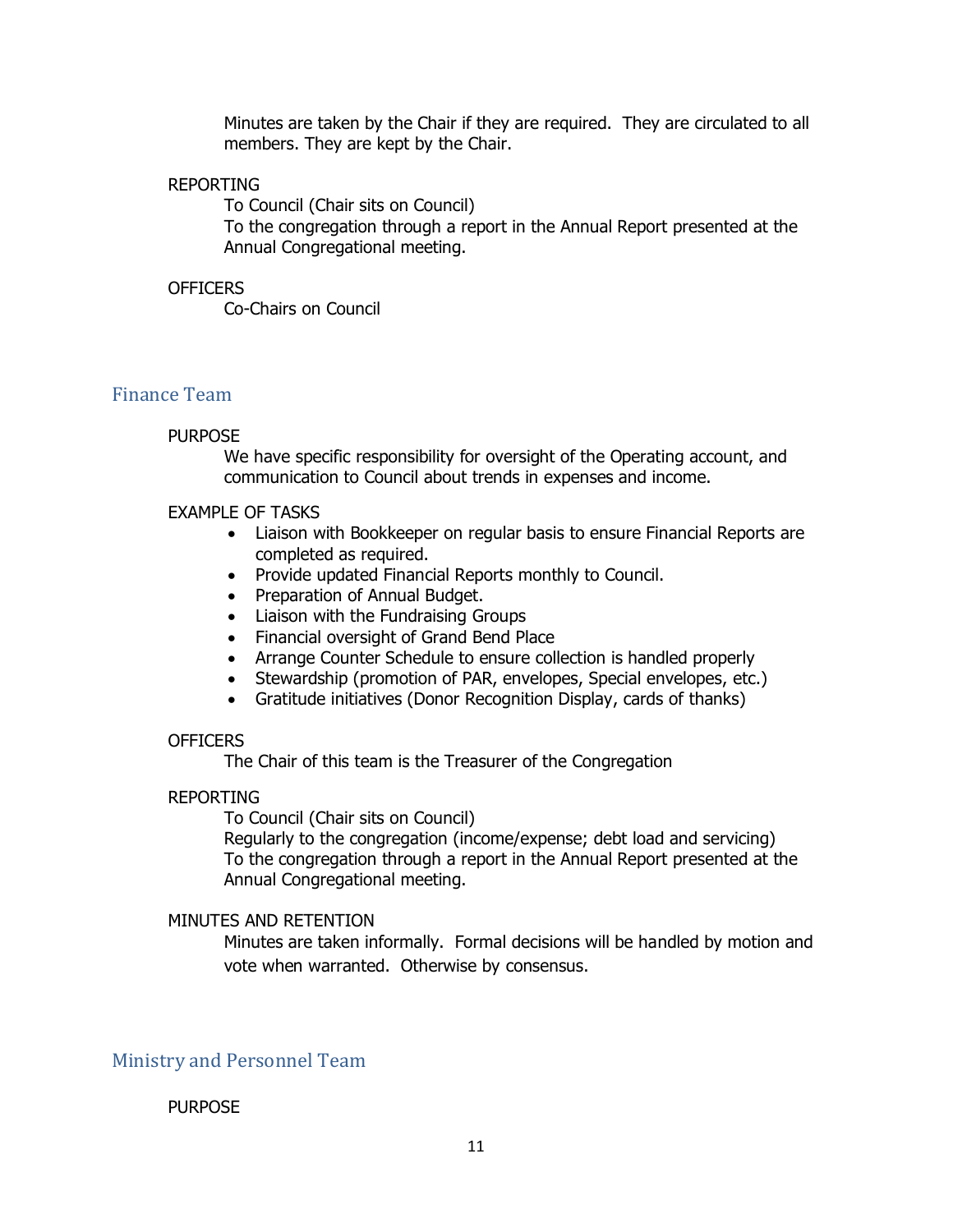This Team is required to exist. We have specific responsibility for providing a safe work environment for our staff, and appropriate staffing for the congregation's needs. We depend on the Manual, and the guidelines of the United Church of Canada (Handbook for Ministry and Personnel Committees).

#### EXAMPLE OF TASKS

Some of the specific things we have undertaken in the past to enable this ministry

- conduct annual reviews with all staff members
- advise Council on staffing issues
- liaise between staff and members of the congregation in occasions of conflict or complaint
- propose fair salary and benefit packages for staff members to the Council through the budgeting process
- Arrange pulpit supply when needed

#### REPORTING

To Council (Chair sits on Council)

To the congregation through a report in the Annual Report presented at the Annual Congregational meeting.

To Regional Council when necessary

#### OFFICERS

Chair Secretary

#### MINUTES AND RETENTION

Minutes are taken by the secretary. They are kept by the chair and/or in the church office. These minutes are entirely confidential.

#### <span id="page-11-0"></span>Representatives to Regional Council

#### PURPOSE

We have specific responsibility for attending Western Ontario Waterways, Regional Council meetings monthly, and serving on a committee of Regional Council.

#### EXAMPLE OF TASKS

Some of the specific things we have undertaken in the past to enable this ministry:

- assist in answering questions about United Church policy and procedures
- connect our congregation to members of the Regional Council who might be in a position to support or inform us
- report to the congregation regarding actions/decisions of The Region
- Assist the Council in preparing and submitting the annual Living Faith Story to Regional Council.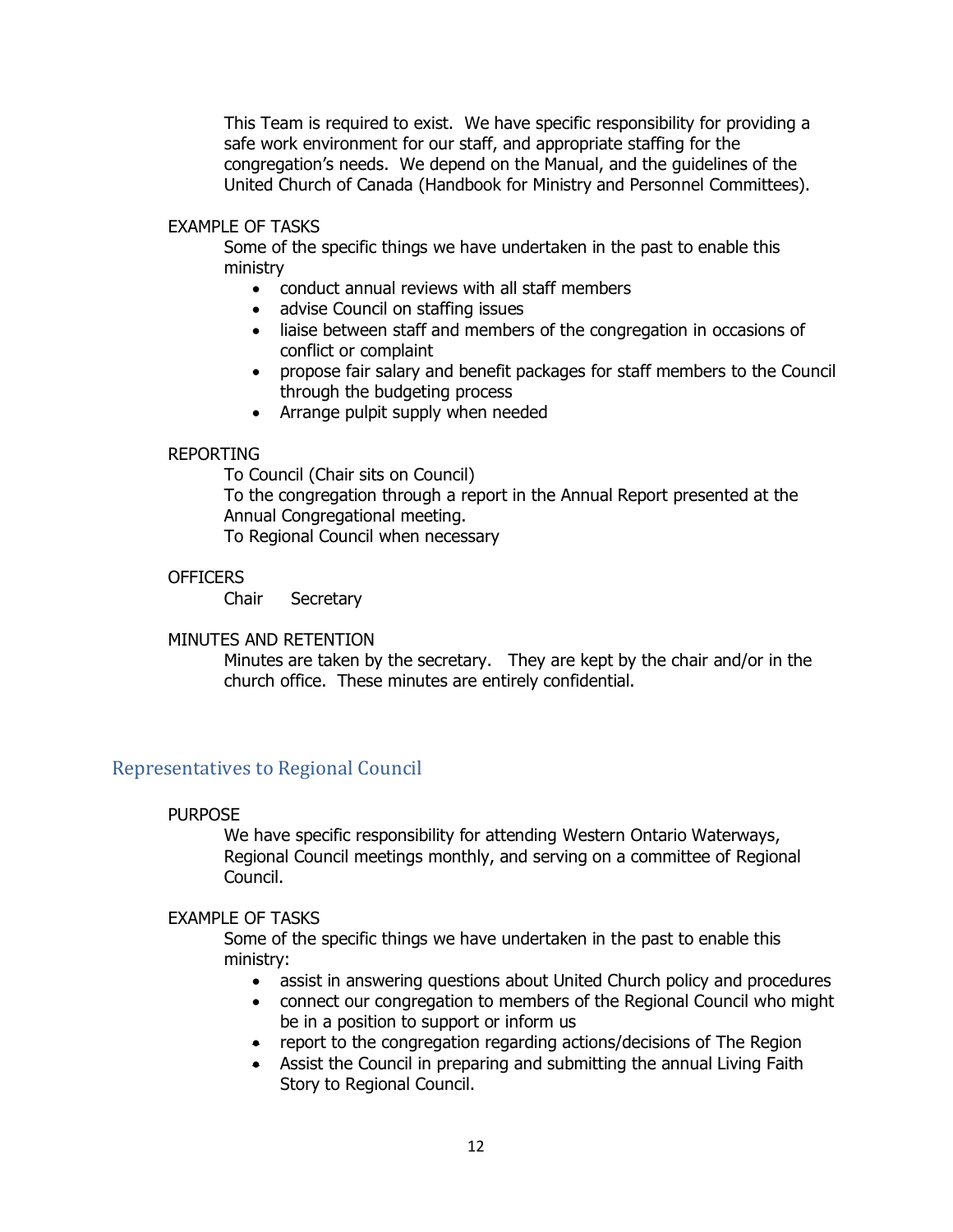#### REPORTING

To Council (sits on Council)

To the congregation through a report in the Annual Report presented at the Annual Congregational meeting, and regular reporting (ie. in church, or through the bulletin)

To Regional Council when necessary

#### MINUTES AND RETENTION

Regional Council minutes are kept personally for as long as needed, and shared with the Council when necessary.

#### **STRUCTURE**

Unlike most teams, we do not meet regularly with each other. We do attend the regular meetings of, Regional Council and report on them.

#### <span id="page-12-0"></span>Property Management Team

#### PURPOSE

We have specific responsibility for ensuring that our facility is maintained and cleaned.

#### EXAMPLE OF TASKS

Some of the specific things we have undertaken in the past to enable this ministry:

- Liaison with maintenance staff
- engage professional assistance when needed (e.g. plumber)
- respond when an emergency is detected (e.g. broken pipe in washroom)
- assess the property for upcoming maintenance needs, and prepare the Council for these costs
- coordinate with the Board of Trustees on capital upgrades as needed, to ensure appropriate long-range planning.
- Oversee the working groups attached to the Team and report their activities to Council

#### • WORKING GROUPS

Décor, Kitchen Care, Outdoor, Moving, Operations

#### REPORTING

To Council (Chair sits on Council)

To the congregation through a report in the Annual Report presented at the Annual Congregational meeting.

#### **OFFICERS**

Chair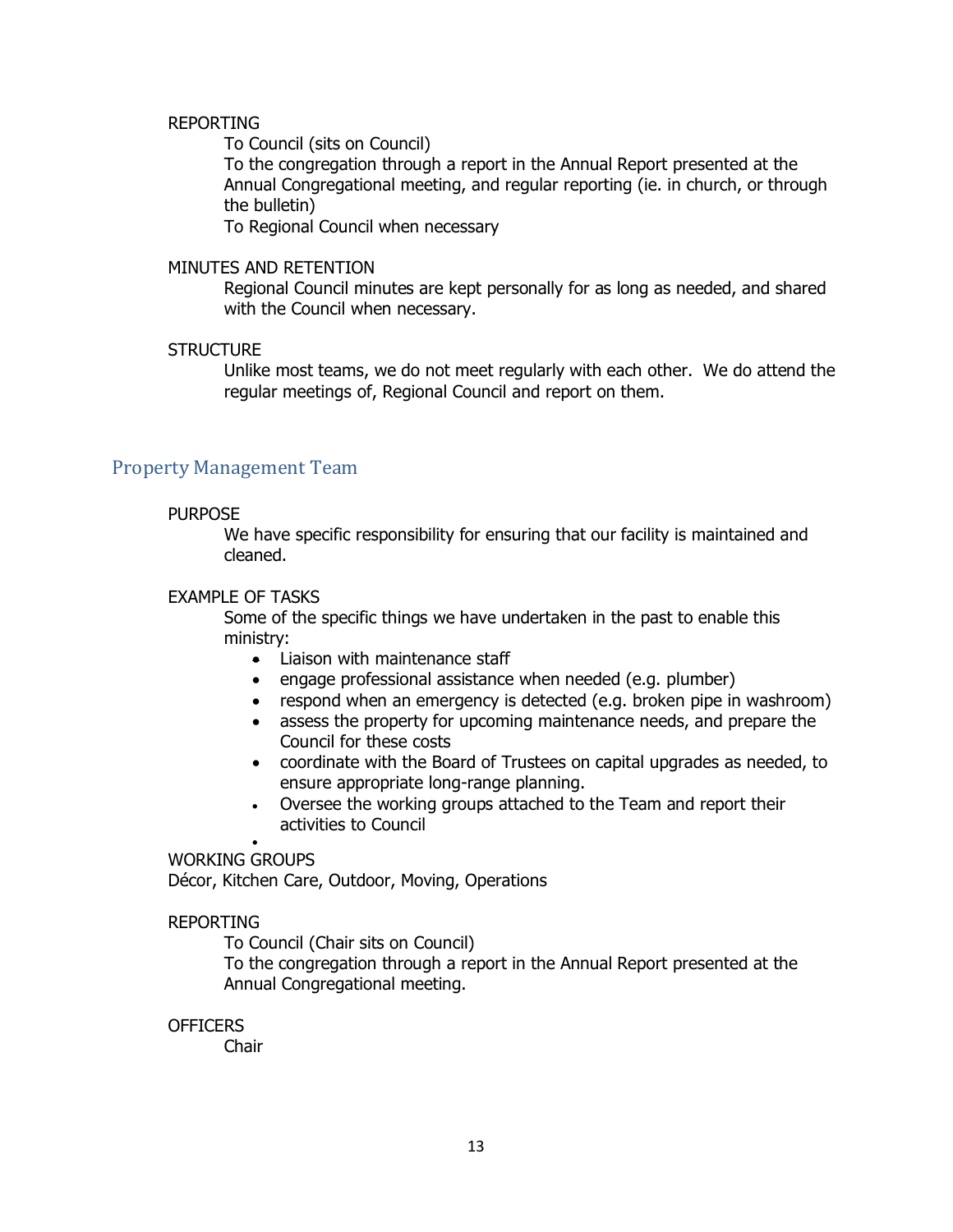#### <span id="page-13-0"></span>Board of Trustees

#### PURPOSE

Generally, the Board of Trustees ensures the proper care of real property, sale, purchase, lease, capital improvement, investment (in the case of funds), and insurance. It is also concerned with Risk Management.

A Trustee holds in trust all of the property of the congregation for its use and benefit. The activities of the Trustees are restricted and governed variously by public statute, the United Church's Trusts of Model Deed, and the lawful directions of Council and of the other Courts of the United Church having jurisdiction. The Terms of Reference will be governed by The Board of Trustees Handbook of the United Church of Canada, and the current copy of The Manual.

The Board of Trustees must obey all lawful orders and directions of the Church Council, whether or not the Trustees agree with those directions. Out of courtesy, the Church Council may couch its instructions to the Board of Trustees in the form of a request rather than a direction. If the Trustees consider those directions to be unwise, and time is not critical, the Trustees could ask the Church Council to reconsider its directions, but if the Church Council reissues the same instructions, then the Board of Trustees is obliged to follow them.

The Board of Trustees must recognize the relationship and communicate with Regional Council in the oversight of our Pastoral Charge with respect to major changes in assets and renovations.

#### MEMBERSHIP

The membership shall be made of less than nine (9) and more than three (3) with one serving as Chair. The minister is also a member. The congregation is responsible for appointing the trustees annually at the annual congregational meeting or at a special congregational meeting called for that purpose.

#### QUORUM

It is considered to be the majority of the trustees elected.

#### **OFFICERS**

Chair and secretary

#### WORKING GROUPS

Investments/ Legacy Fund Grand Bend United Church Cemetery Board

#### REPORTING

To Council (Chair sits on Council)

To the congregation through a report in the Annual Report presented at the Annual Congregational meeting.

#### MINUTES AND RETENTION

Minutes are taken by the secretary. They are circulated to all team members. They are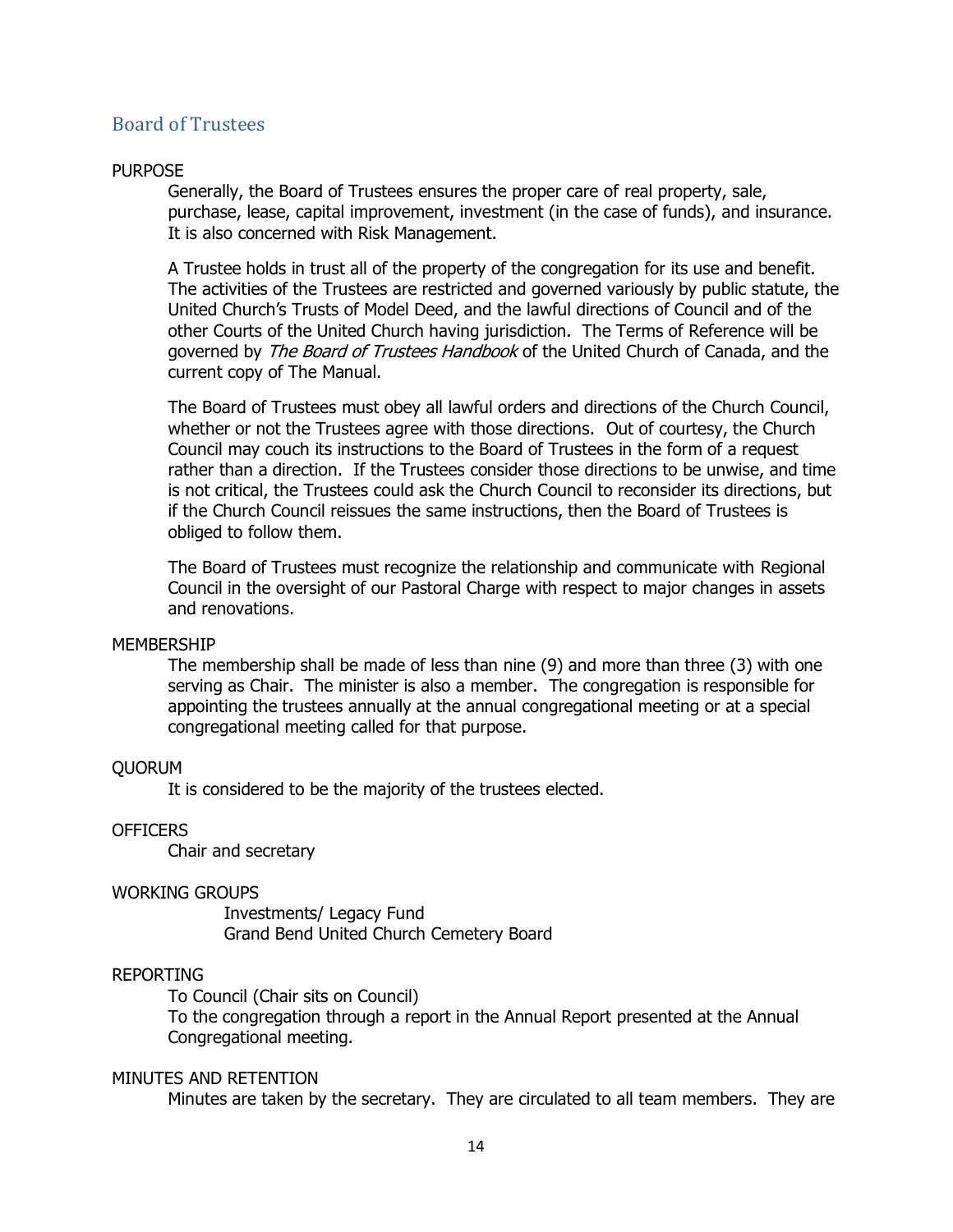kept by the Chair and the Office Administrator.

## <span id="page-14-0"></span>Worship Team

#### PURPOSE

We have specific responsibility for oversight of worship services including regular Sundays and special services (e.g. Blue Christmas)

#### EXAMPLE OF TASKS

Some of the specific things we have undertaken in the past to enable this:

- administration of the sacraments (communion, baptism)
- oversight of weddings
- support of Music Director, choir
- finding scripture readers
- outdoor signage
- setting up the Green Cathedral
- using appropriate technology to offer on-line worship

#### **STRUCTURE**

This team has the following working groups: Ushers, Greeters, Music Director/Choir, Readers, Communion, Sacred Space, Audio Lighting Visual, **Technology** 

#### REPORTING

To Council (Co-Chairs sit on Council)

To the congregation through a report in the Annual Report presented at the Annual Congregational meeting.

#### **OFFICERS**

Co-Chairs

MINUTES AND RETENTION Minutes are taken informally.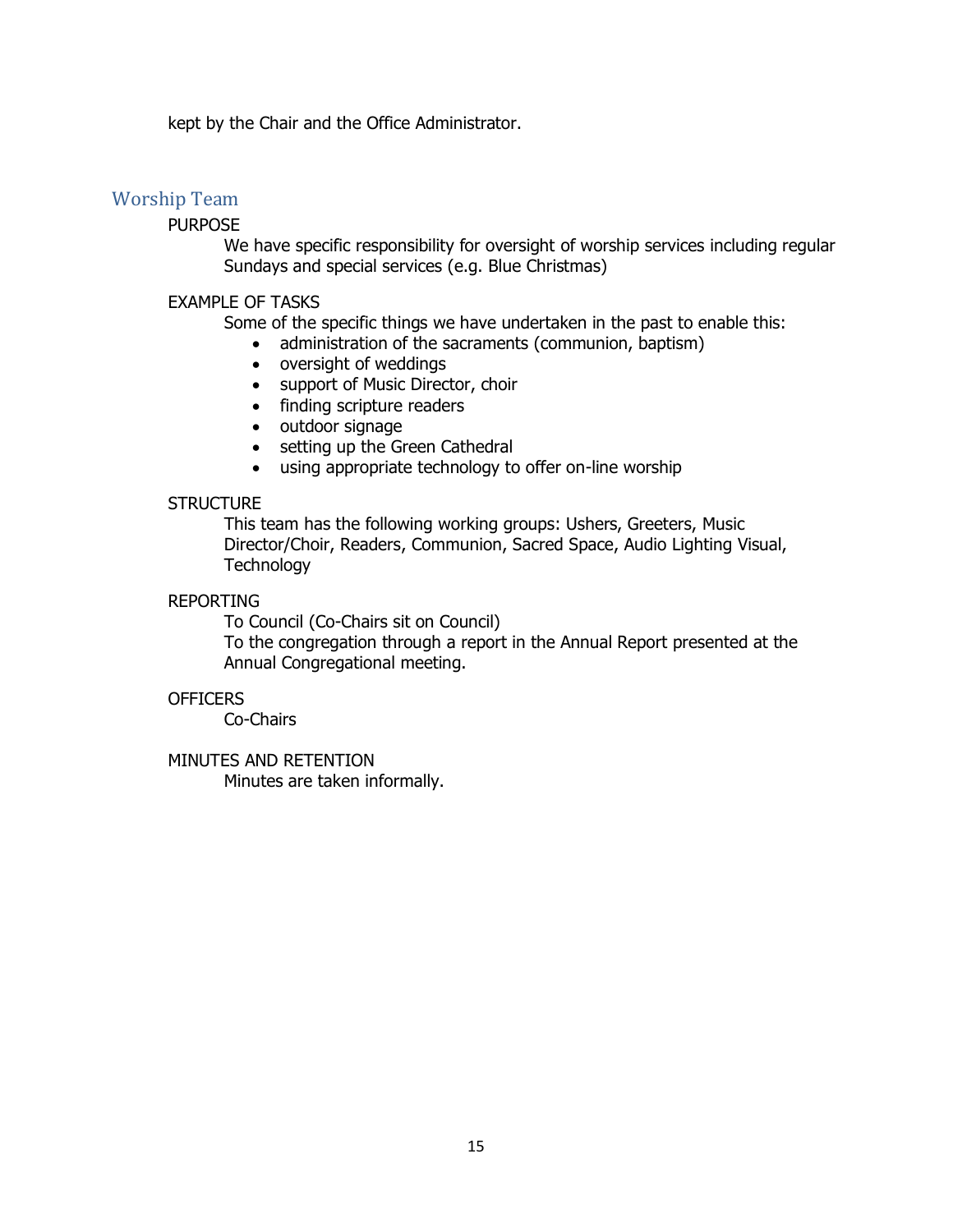# <span id="page-15-0"></span>Appendix 1

# <span id="page-15-1"></span>The Role of Chair of a Team of Council

"To each is given the manifestation of the Spirit for the common good." I Corinthians 12:7

The role of chair is to be the leader of the team, and to represent the team, when needed.

#### **Meetings**

. The Chair sits on Council and attends the regularly scheduled Council meetings (4th Thursday of the month at 4 PM,) all special meetings of Council, and the Annual Congregational Meeting (normally first Sunday in February).

. The Chair convenes the team meetings, sets the agenda, communicates with team members, runs the meeting, and coordinates the work of the team.

#### Reports

.The Chair submits a short point-form written report to the Secretary of the Council, 6 days before Council meets, and reads all the team reports which are distributed before the meeting. . The Chair participates in Council discussion and decision-making according to his/her/their own conscience.

.In January of each year, the Chair submits a summary of activities of the team during the prior year for the Annual Report.

#### Accountability

.All the work and activity of the church is under the care and oversight of the Church Council. Some is done by Council, some is delegated to the teams to act on its behalf. Any team may be instructed by Council to take on a piece of work. Or, a team might present a piece of work to the Council for approval, information or decision.

.The Chair communicates Council decisions to the team as necessary; and communicates team plans/decisions and notices of motion to the Council as necessary.

#### **Delegation**

.The Chair may delegate any part of her/his/their role to another person. This might be done on a temporary basis, for instance if the Chair is unable to attend a meeting; or for a longer period of some months, for instance, if the Chair is going to be away for an extended period of time.

.If work is delegated, it is the Chair's responsibility to ensure that the person agreeing to act on their behalf understands the nature of their assumed role, its responsibilities and its duration. .The Chair should also clarify to the Council through the Secretary, if and when they have delegated their role to someone else, so that communication can flow to them.